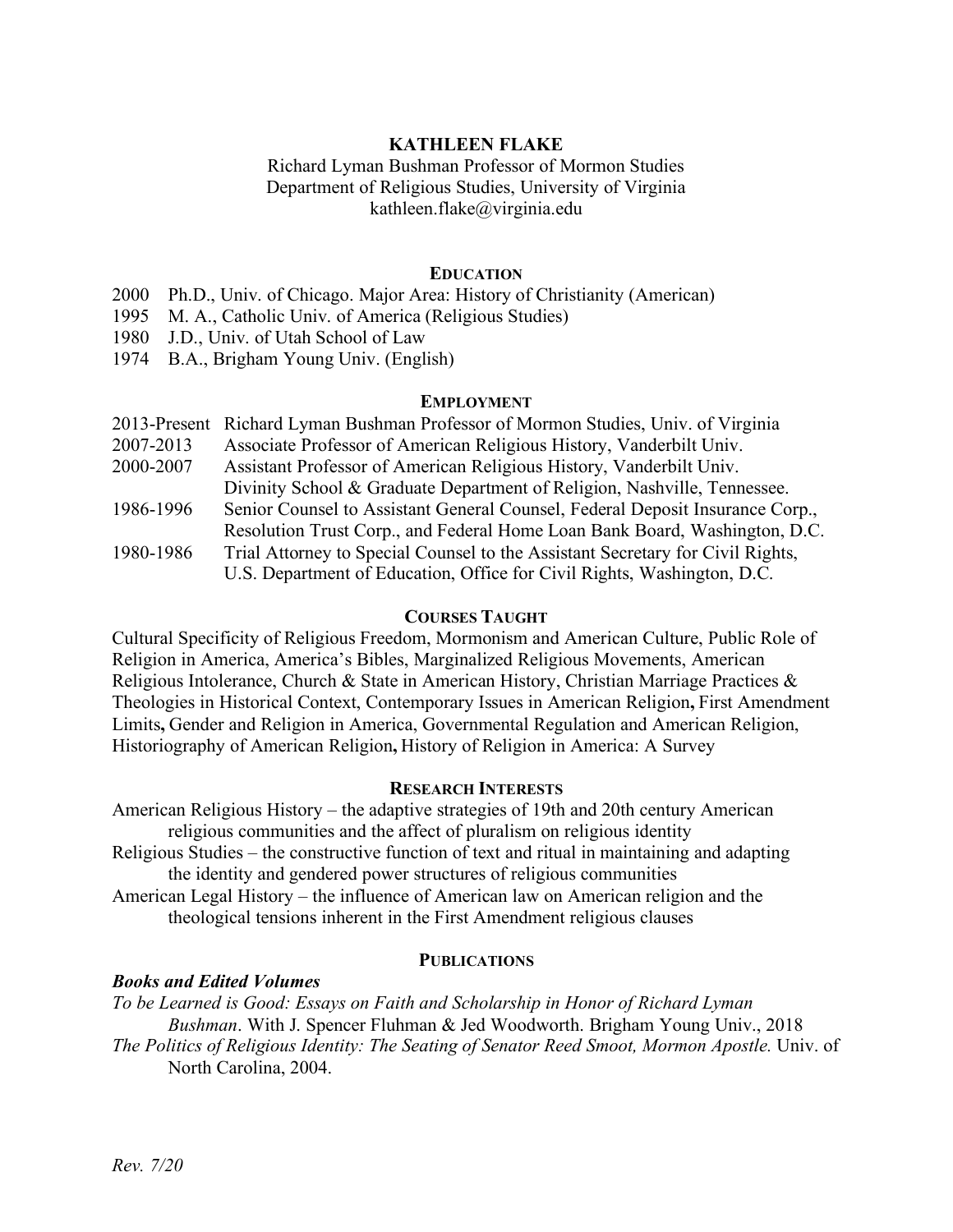# *Journal Articles, Book Chapters and Published Lectures*

- 2020 "The First Vision as a Prehistory of The Church of Jesus Christ of Latter-day Saints," BYU Studies Quarterly 59, no. 2 (2020): 75-88.
- 2018 "The LDS Intellectual Tradition: A Study on Three Lives," in Goldberg, Robert, et. al., *Conscience and Community* (Univ. of Utah Press, 2018).
- 2016 "Ordering Antinomy: Ante Bellum Mormonism's Priestly Offices, Councils, and Kinship" *Journal of Religion and American Culture*, 26, 2 (Summer, 2016): 139-183.
- 2015 "The Development of Early Latter-day Saint Marriage Rites, 1831-1853," *Journal of Mormon History* 41, 1 (January 2015), 77-103.
- 2012 "Joseph Smith's Letter from Liberty Jail: A Study in Canonization," *Journal of Religion*, 92, 4 (Oct. 2012): 515-526.
- 2011 "Whose Christianity is 'American'?: The Enduring Contest of Churches and the State" in *American Christianities,* Catherine Brekus and Clark Gilpin, eds., (UNC Press, 2011).
- 2010 "Protecting the Wilderness: Comments on Howe's *The Garden in the Wilderness*," *Church History: Studies in Christianity and Culture* 79, 4 (Dec. 2010): 863-870.
- 2010 "The Emotional and Priestly Logic of Plural Marriage," *Leonard J. Arrington Mormon History Lecture Series No. 15*, (Logan, UT: Utah State Univ., 2010)
- 2007 "Translating Time: The Nature and Function of Joseph Smith's Narrative Canon," *Journal of Religion*, 87, 4 (Oct. 2007): 497-527.
- 2004 "The Mormon Corridor: Utah and Idaho," in Jan Shipps, ed., *Religion in the Mountain West: Sacred Landscapes in Tension*, (Altamira, 2004), 91-114.
- 2003 "Re-placing Memory: Latter-day Saint Use of Historical Monuments and Narrative in the Early Twentieth Century," *Religion and American Culture* 13 (Winter 2003): 69-110. Republished in Stephen C. Taysom, *Dimensions of Faith: A Mormon Studies Reader*, (Signature Books, 2011).
- 1995 "'Not to be Riten': The Nature and Effects of the Mormon Temple Rite as Oral Canon," *Journal of Ritual Studies* 9, 2 (summer, 1995): 1-21.

# *Published Lectures*

- 2017 Brigham Young Univ., Maxwell Institute, the Neal A. Maxwell Lecture,"By Study, Even by Religious Studies" (Oct., 2017)
- 2009 Utah State Univ., Fifteenth Annual Arrington Lecture (Oct, 2009): "The Emotional and Priestly Logic of Plural Marriage." https://www.cs.virginia.edu/~jh2jf/pdfs/infovis2016.pdf

# *Dictionary, Encyclopedia, & Sourcebook Entries*

- 2013 "How to Bury a Prophet," *Sightings*, (2008), reprinted in *The Columbia Sourcebook of Mormons in the U.S.*, Neilson and Givens, eds., (New York: Columbia Univ., 2013) and Colasacco, ed., *Sightings: Reflection on Religion in Public Life* (Eerdmans, 2019).
- 2010 "Supreme Court" and "Latter-day Saints," *The Encyclopedia of American Religion,* 4 vols., Charles H. Lippy & Peter W. Williams, eds., (CQ Press, 2010). (6,000 words each)
- 2008 "Mormonism," *The Child: An Encyclopedic Companion.* Richard A. Shweder, *et al*., eds., (Chicago: Univ. of Chicago, 2009). (1,250 words)
- 2005 "Church of Jesus Christ of Latter-day Saints," *Worldmark Encyclopedia of Religious Practices,* Earl Waugh, ed., Vol. 2 (Gale Group, 2005). (2,200 words)
- 2004 "Joseph Smith," *Religion in Geschichte und Gegenwart*, 4th ed., Betz, Hans Dieter, ed., (Tübingen: Mohr Siebeck, 2005). (600 words)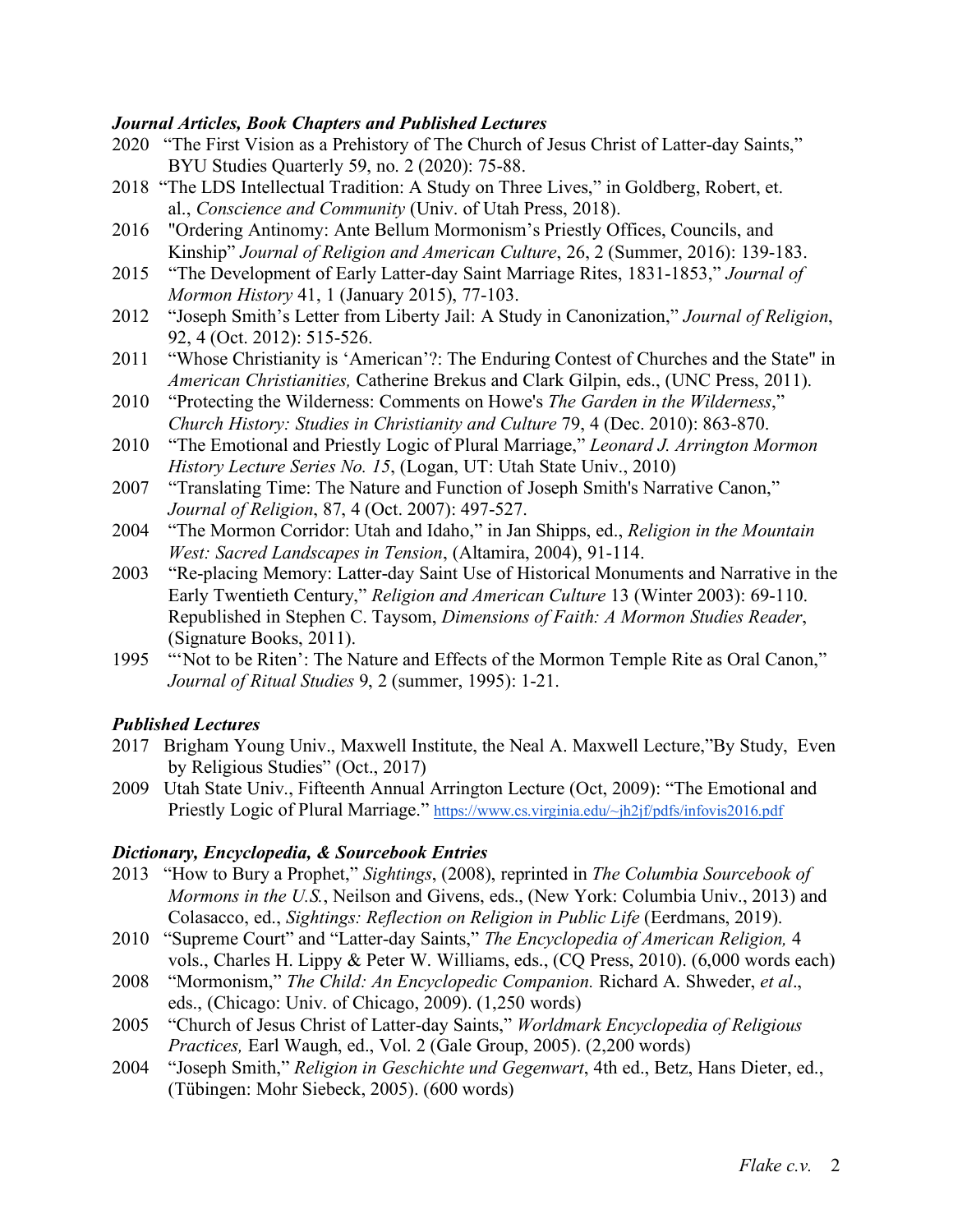2002 "Church of Jesus Christ of Latter-day Saints (LDS) Worship," *A Dictionary of Liturgy and Worship*, Paul Bradshaw, ed. (London: SCM Press, 2002). (2,025 words)

# *Selected Other*

- 2019 Review Forum, Religion and its Politics -- Darren Dochuk, *Anointed with Oil: How Christianity and Crude Made Modern America.* (Archived at http://relpubs.as.virginia.edu/anointed-with-oil-response-by-kathleen-flake/
- 2018 "Letter 89,"in Weiss & Weingerger, eds., *American Values, Religious Voices: 100 Days, 100 Letters* (Univ. of Cincinnati Press, 2018).
- 2018 Hott, J. R., Martin, W. N., and Flake, K. 2018. Visualization of Complex Familial and Social Structures. *Electronic Imaging*, Burlingame, CA. https://doi.org/10.2352/ISSN.2470-1173.2018.01.VDA-314
- 2016 Hott, J. R., Martin, W. N., and Flake, K. 2016. Identity Lenses in Analyzing Evolving Social Structures. *Digital Humanities*, Krakow, Poland. http://dh2016.adho.org/abstracts/415
	- Hott, J. R., Martin, W. N., and Flake, K. 2016. Visualizing Dynamics of Complex Familial Structures (Poster). *IEEE Information Visualization*, Baltimore, MD. https://www.cs.virginia.edu/~jh2jf/pdfs/infovis2016.pdf
- 2012 "The Bible Plus: The Four Books of Mormonism, *The Christian Century* (Aug. 8)
- 2011 Editorials by Invitation: "Mormons on Broadway Could Bring Them to the White House," *Washington* Post (April 1, 2011) and "Believer of Convenience," Room for Debate, *New York Times* (July 4, 2011)
- 2008 Documentary: *Article VI: Faith, Politics, America* (2008)
- 2007 *Washington Post* "On Faith" Panelist. (Archived at http://www.faithstreet.com/onfaith/author/kathleen-flake)
	- "The Mormons," PBS *America Experience* & *Frontline*

# *Book Reviews*

- *Church History* [Publication Pending] David Walker, *Railroading Religion: Mormons, Tourists, and the Corporate Spirit of the West* (UNC, 2019)
- *Church History* 87, no. 4 (2018): 1271-1273. Jonathan Stapley, *The Power of Godliness: Mormon Liturgy and Cosmology* (Oxford, 2018)
- *Mormon Studies Review*, 5 (2017). Grow, Matthew J., et. al., eds., *The Council of Fifty, Minutes, March 1844–January 1846*. Volume 1 of the Records series of The Joseph Smith Papers, Dean C. Jessee, et. al., general eds. (Church Historian's Press, 2016).
- *Political Science Quarterly* 130, 4 (2015). Campbell, David E., John C. Green, J. Quin Monson, *Seeking the Promised Land: Mormons and American Politics* (Cambridge, 2014).
- *Theological Studies*, 75, 3 (Sept., 2014), 703-704. *Mormon Christianity: What Other Christians Can Learn from the Latter-day Saints* (Oxford, 2013)
- *Western Historical Quarterly*, 44, 4 (Winter, 2013). John Turner, *Brigham Young: Pioneer Prophet* (Oxford, 2012).
- *John Whitmer Historical Assoc. Journal*, 32, 1 (2012). Neilson, Reid L., ed., *In the Whirlpool: The Pre-manifesto Letters of President Wilford Woodruff to the William Atkin Family, 1885-1890* (Arthur H Clark, 2011).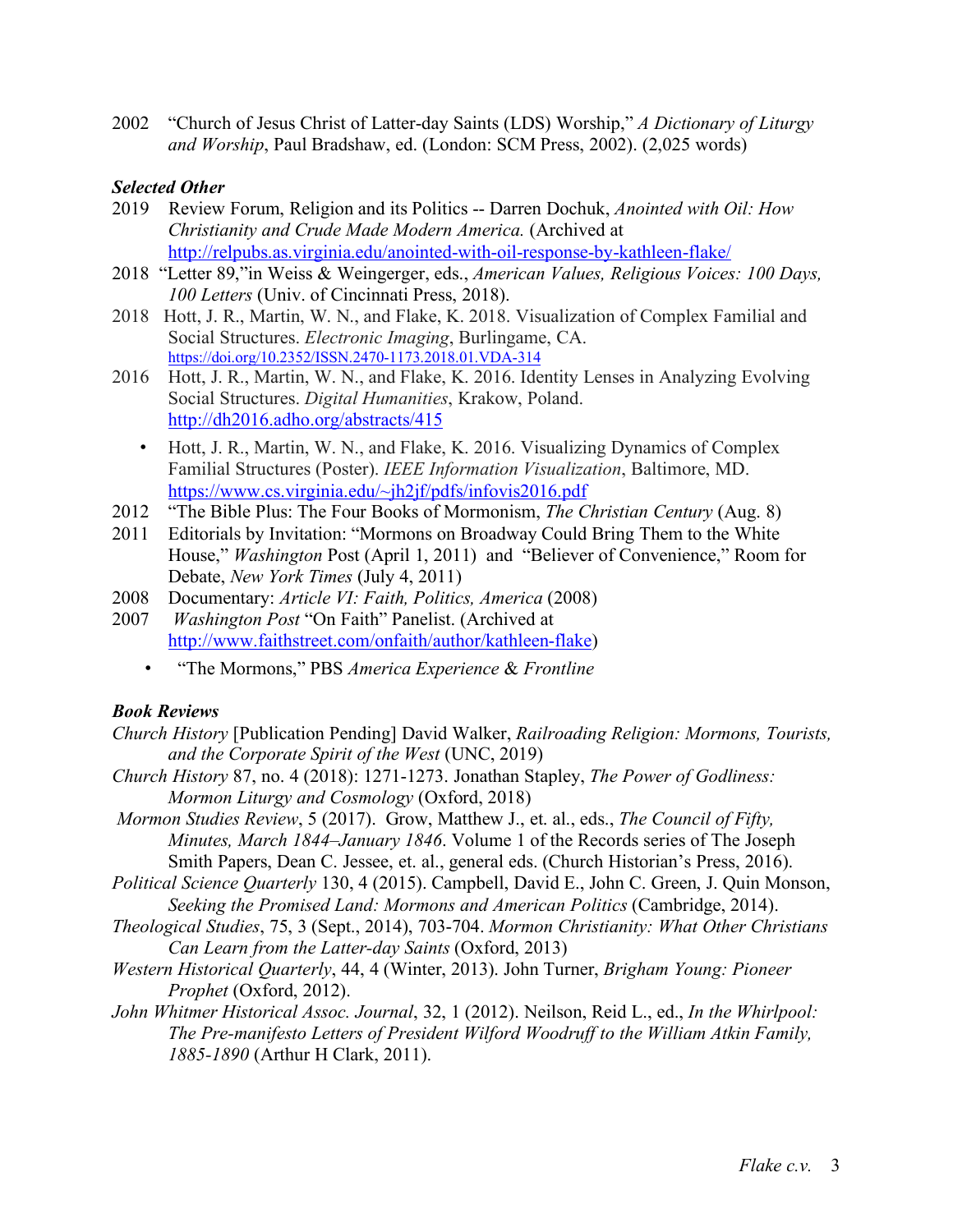- *The American Historical Review* 117, 2 (April 2012): 572-73. Stephen C. Taysom, *Shakers, Mormons, and Religious Worlds: Conflicting Visions, Contested Boundaries* (Indiana, 2011).
- *Church History: Studies in Christianity and Culture* 80, 2 (June 2011): 423-425. Steven K. Green, The Second Disestablishment: Church and State in Nineteenth-Century America (Oxford, 2010)
- *Biography: An Interdisciplinary Quarterly* 31, 3 (2008): 480-484. Donald Harman Akenson, *Some Family: The Mormons and How Humanity Keeps Track of Itself* (McGill-Queen's Univ., 2007).
- *New Mexico Historical Review* 83, 1 (2008): 128-130. Dean May and Reid Neilson, eds., *The Mormon History Association's Tanner Lectures: The First Twenty Years* (Univ. of Illinois, 2006).
- *Journal of Religion* 87, 3 (July 2007): 444-446. Neilson, Reid L., ed., *The Rise of Mormonism* (Columbia Univ., 2006).
- *Church History: Studies in Christianity and Culture* 76, 1 (Mar 2007): 219-220. Winnifred Fallers Sullivan, *The Impossibility of Religious Freedom* (Princeton, 2005).
- *Church History: Studies in Christianity and Culture* 75, 4 (Dec., 2006): 934-35. Verkruyse, Peter A., *Prophet, Pastor, and Patriarch: The Rhetorical Leadership of Alexander Campbell* (Univ. of Alabama, 2005).
- *Journal of Religion* 86, 1 (Jan, 2006):115-116. Givens, Terryl L., *The Latter-day Saint Experience in America* (Greenwood, 2004).
- *Church History: Studies in Christianity and Culture* 74, 2 (Jun., 2005): 392-94. Forsberg, Clyde R., Jr. *Equal Rites: The Book of Mormon, Masonry, Gender and the American Culture* (Columbia Univ., 2004)
- *Anglican and Episcopal History* 75:2 (Jun., 2005), 264-65. Peter Williams, *America's Religions: From Their Origins to the Twenty-First Century* (Univ. of Illinois, 2002).
- *Journal of Religion* 84, 4 (Oct, 2004): 617-18. Amy DeRogatis, *Moral Geography: Maps, Missionaries, and the American Frontier* (Columbia Univ., 2003).
- *Dialogue: A Journal of Mormon Thought* 36:1 (Spring 2003):191-193. Sarah Barranger Gordon, *The Mormon Question: Polygamy and Constitutional Conflict in Nineteenth Century America* (Univ. of North Carolina, 2002).
- *A.M.E. Church Review* 118, 338 (Oct Dec, 2002), 130. Stephen R. Haynes, *Noah's Curse: The Biblical Justification of American Slavery* (Oxford Univ., 2002).
- *Church History: Studies in Christianity and Culture* 70:4 (Dec., 2001) 815-817. Richard and Claudia Bushman, *Mormons in America* (Oxford Univ., 1999).

## **PRESENTATIONS**

## *Papers*

- 2020 UVA Forum on Democracy and Religion and William and Mary Center for the Study of Law and Markets, Conference on "Democracy Religion and the Market," – Paper: "Free-Market Religion as More than a Metaphor, But Less Than a Means" (July 8, 2020)
	- The Huntington Library, "The First Vision Of Joseph Smith Jr.: 200 Years On" Paper: "The Form and Power of Godliness as Joseph Smith's First and Abiding Concern" (Jan. 24, 2020)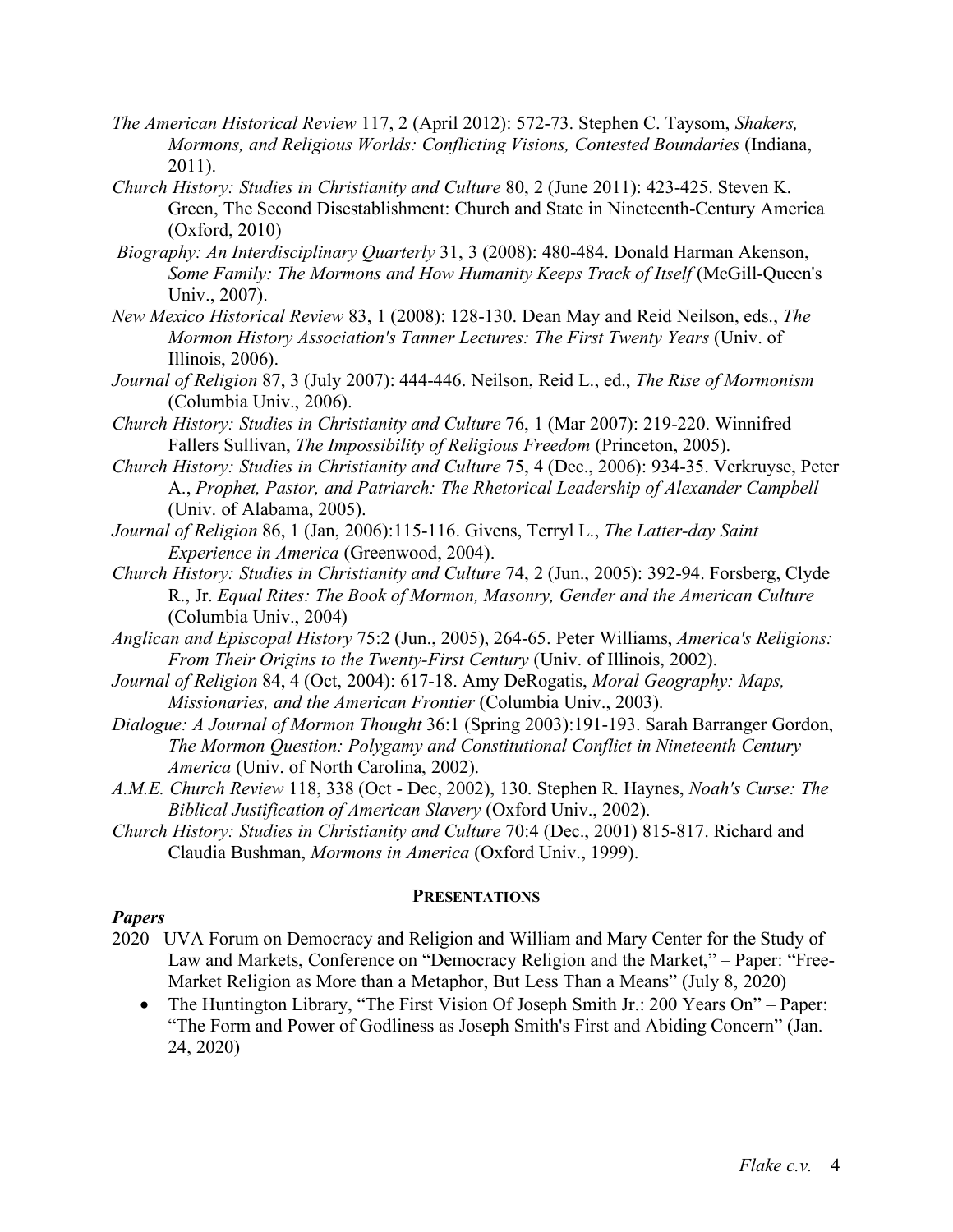- 2019 Scholars of the Study of the United States Institute, Temple Univ. and US State Department – Paper: "Religious Freedom as a Process: The Church of Jesus Christ of Latter-day Saints as a Case Study" (July 14 & 15, 2019)
	- Univ. of Virginia and Johns Hopkins Univ., "Scripture and Literature in the Nineteenth-Century US" – Paper: "The Literary and Ritual Dimensions of Joseph Smith's Book of Abraham" (June 12, 2019)
	- Religious Freedom Institute and the America's Islamic Heritage Museum Paper: "Religious Liberty in America: The Challenges and the Promise" (May 10, 2019)
- 2018Fordham Univ. Center on Religion and Culture Paper: "'Civil Religion' Fifty Years Later." (Feb. 13, 2018
	- IS&T Electronic Imaging 2018 Symposium -- Paper with John R. Hott and Worthy Martin, "Visualization of Complex Familial and Social Structures," is accepted by Visualization and Data Analysis" (Jan. 28, 2018)
- 2017 UVA Christian Law Society Presentation: *Reed Smoot Hearings and the Shaping of 20th Century Mormonism* (Dec. 2017)
	- Brigham Young Univ., Maxwell Institute Maxwell Lecture," "By Study, Even By Religious Studies." (Oct. 21, 2017)
	- Pu Shi Institute for Social Science, Beijing -- Presentation: "Newly Emerged Religions" and Cult Groups" and Response to "Religion and Rule of Law Response on the Legal Status For Religious Groups' Religion and Free Speech." (Aug. 7-9. 2017)
	- Fudon Univ. Center for American Studies, Shanghai. Presentation: "The Character of American Religious Liberty." (Aug. 11, 2017)
	- Fifth Biennial Conference on Religion and American Culture, Indianapolis IN "Religious Studies "Categories and Interpretation" (Jun. 4, 2017)
	- J. Reuben Clark Law Society, Sandra Day O'Connor Law School, Arizona State Univ., (April 17, 2017): "Polygamy's Longue Durée"
	- UC Santa Barbara, Religious Studies Department (Feb., 2017): "Women's Ordination in Catholicism and Mormonism."
- 2016 Trinity College, Leonard Greenberg Center for the Study of Religion in Public Life (Sept., 2016): "From the Religious Right to the Rise of the Nones: Religion in American Public Life, 1996-2016."
	- Univ. of Virginia, Joseph Smith Lecture (Sept., 2016)): Special Event Panel presentation on the Council of Fifty Minutes: "'We the People of God:" The Mormon Alternative Political Order."
	- Radcliffe Institute, Harvard (July, 2016), "The Religious Purposes and Gendering Effects of Nineteenth-Century Plural Marriage."
	- Mormon History Association (Jun., 2016), "'There is No End to Priesthood:' Nauvoo Sealings in Light of the Book of Abraham."
	- American Society for Church History (Jan., 2016), "The Abraham Mythos and Mormon Marriage."
- 2015 Fourth Biannual Conference on Religion and American Culture (Indianapolis IN, Jun., 2015), "What do we mean by 'religion' in a time of 'spirituality,' 'lived religion,' and 'non-religion'?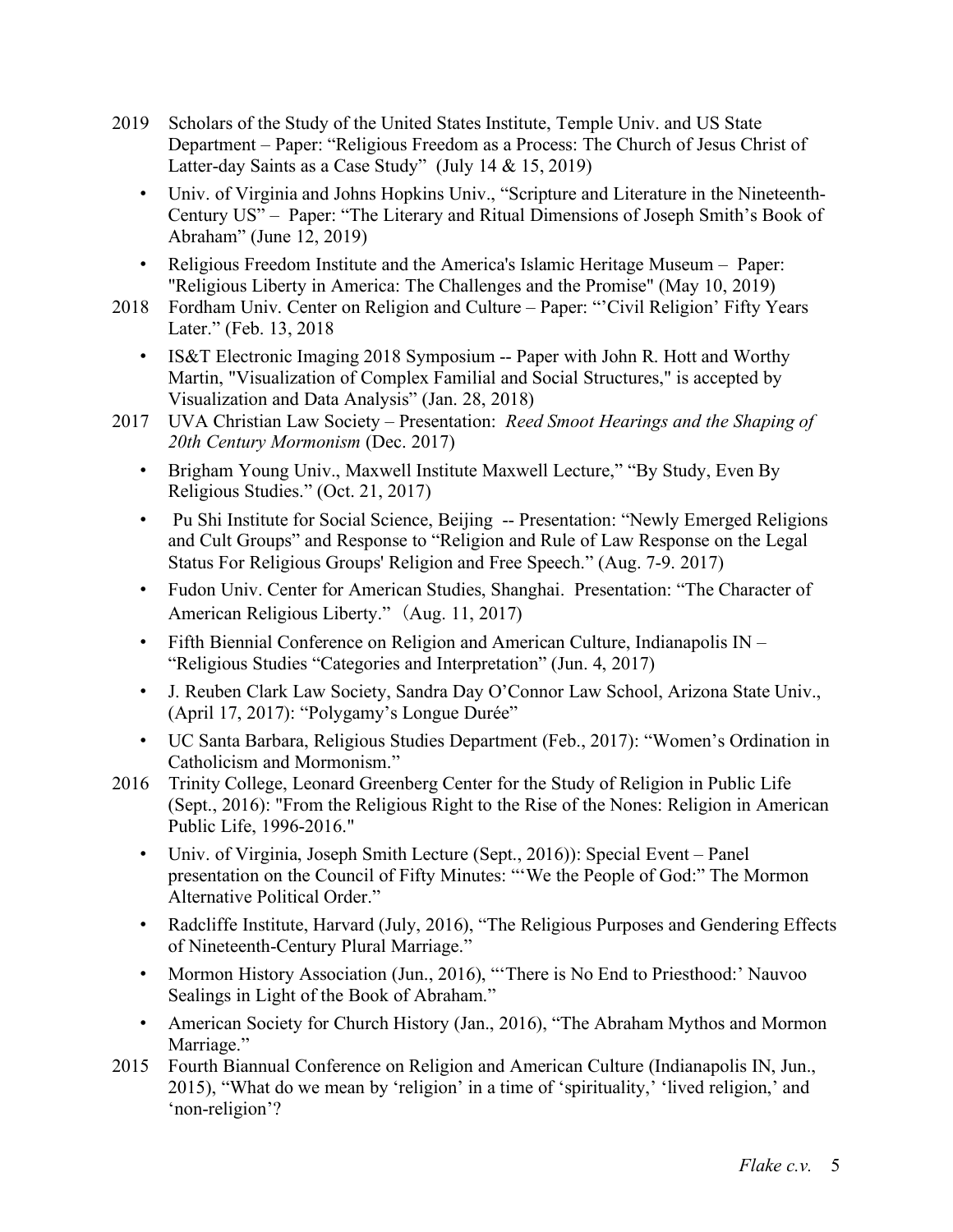- George Mason Univ. (Apr., 2015), Religious Studies Dept.: "Modern Love and Mormon Marriage."
- 2014 Univ. of Virginia (Dec., 2014) Ratio Christi: "Mormonism and Traditional Christianity."
	- Univ. of Virginia (Sept., 2014) College of Arts and Sciences: "President Jefferson and Prophet Joseph Smith: Two Contraries that Incline."
	- Univ. of Utah (Apr., 2014) Tanner Humanities Center McMurrin Lecture on Religion and Culture: "The LDS Intellectual Tradition: A Study on Three Lives."
	- Univ. of Utah (Mar., 2014), Inauguration of the Aileen H. Clyde  $20<sup>th</sup>$  Century Women's Legacy Archive: "On No Longer Being Anonymous."
	- Univ. of Virginia Workshop for Virginia H.S. Teachers (Mar., 2014): "Making Sense of American Church-State Relations in the 21<sup>st</sup> Century."
	- Univ. of Virginia, Jefferson Literary and Debating Society (Feb., 2014): "Religious Citizenship: Mormonism and the American Idea of a Church."
- 2013 Univ. of Notre Dame (Dec., 2013) Conference on Catholics and Mormons: "Marriage as a Form of, not an Alternative to Ordination"
- 2012 Chinese Academy of Social Science & Brigham Young Univ., Conference on Religion & Contemporary Society (May 14-15) -- "Uncommon Religion and the Common Good."
	- Harvard Univ., Faculty Seminar on Religion and Politics (Feb. 2011): "The Longue Durée of the Mormon Moment."
	- American Society of Church History (Jan., 2012): "'Gendering the Study of Mormonism"
- 2011 American Academy of Religion, Feminist Theory and Religious Reflection Group (Nov. 2011): "Female Priestly Subjectivity and Dynasty in Early Mormonism."
	- St. Norbert College, Annual Killeen Lecture (Sept., 2011): "'Born This Way': The Challenge of American Religious Pluralism."
	- Second Biennial Conference on Religion and American Culture, Indianapolis IN (6/2- 5/11): "The Uses (or Not) of American Scripture "
	- Univ. of Chicago, *Writing Religion: Representation, Difference, and Authority in American Culture, A Conference to honor W. Clark Gilpin* (May, 2011)."Mourning Pages and Scriptural Authority: Canonization of Joseph Smith's Letter from Liberty Jail"
	- American Society of Church History (Jan., 2011): "Nineteenth Century LDS Marital Rites and the Not-So-Patrilineal Family"
- 2010 Claremont Graduate Univ. (Dec., 2010): "The Equal Rites and Gendered Hierarchies of Mormonism's Marital Priesthood."
	- Mormon History Association (May, 2010): "The Relationship Between Marital and Adoptive Sealings in19th Century Mormonism."
	- American Historical Association, President's Panel (Jan., 2010): "Mormon Politics and Public Relations in the Progressive Era: Past Intentions and Present Ironies."
- 2009 Utah State Univ., Fifteenth Annual Arrington Lecture (Oct, 2009): "The Emotional and Priestly Logic of Plural Marriage."
	- Univ. of Alabama Huntsville's Office of International Programs and the U.S. Department of State's Study of the U.S Institute (South Asian graduate students, July 21, 2009): "Religious Liberty and the Democratic State."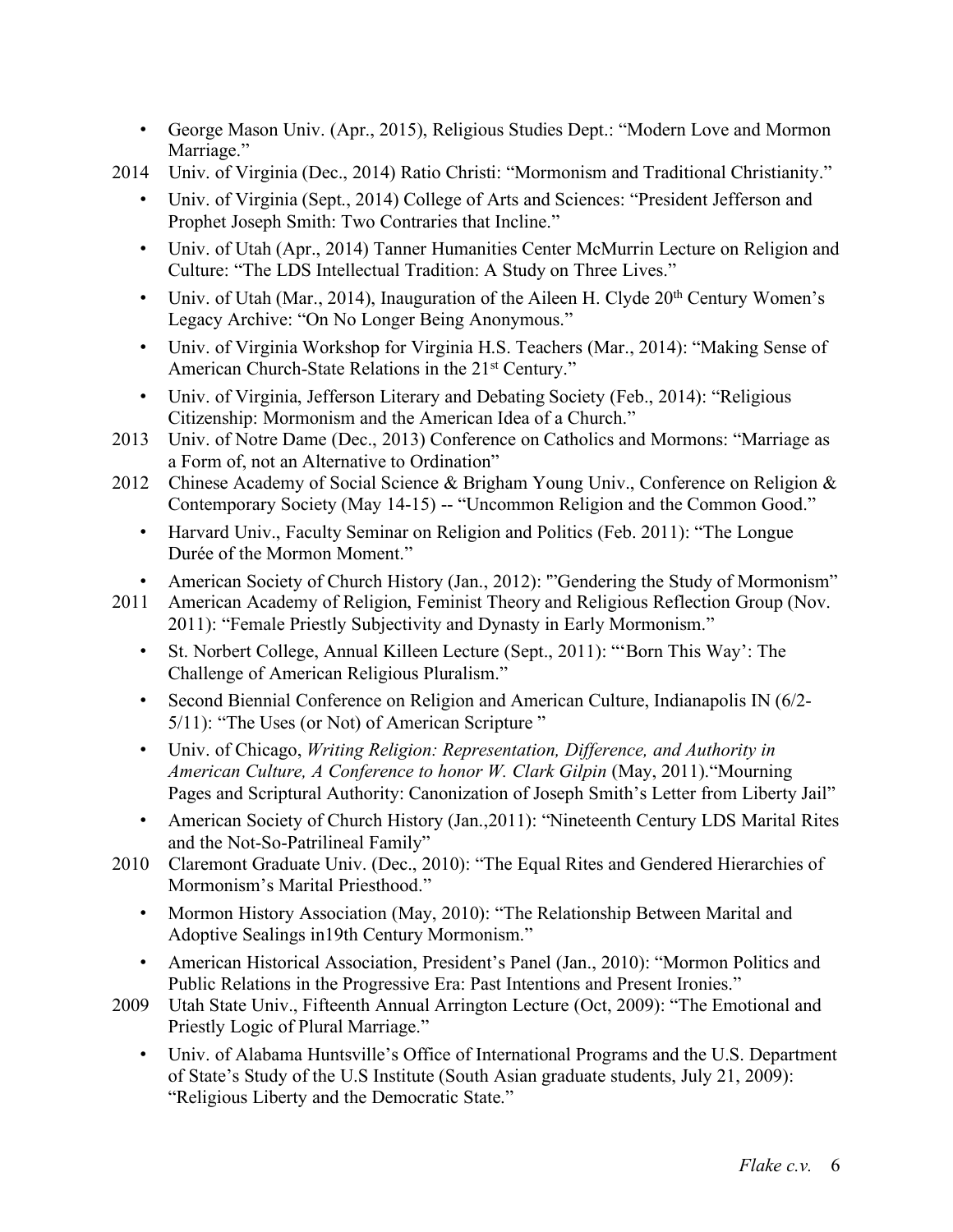- Mormon History Association (May, 2009): "What's Time Got to do With Eternity?: LDS Marital and Adoptive Sealing Rights."
- Harvard Univ., Conference for LDS Graduate Students in Religious Studies (Feb. 20-21, 2009): "'To Disabuse the Public Mind'"-- Keynote Speaker.
- 2008 American Academy of Religion, Religion and Media Workshop: "Religion in the Race for the White House."
	- American Academy of Religion, Law, Religion, and Culture Group: "Contemporary Relevance of Howe's *The Garden and the Wilderness*."
	- Univ. of North Texas, Department of Philosophy and Religion (Oct. 15, 2008): "Presidential Politics and the Public Role of Religion."
	- Univ. of Alabama Huntsville Office of International Programs and the U.S. Department of State's Study of the U.S. Institute (Chinese graduate students, July 24, 2008): "The Evolution of Church-State Relations in the U.S."
	- Center for the Study of Religion and American Culture (IUPUI), Conference on Mormonism in American Life (Apr. 12, 2008): "Ordering Antinomy: Early Mormonism's Gendered Office, Council, & Kinship."
- 2007 Princeton Univ., Center for the Study of Religion Conference, "Mormonism and American Politics" (Nov. 9-10, 2007): "Senator Reed Smoot: America's 'Pontifex Babbitt' and Mormonism's Political Prototype."
	- Southeast Commission for the Study of Religion (Mar. 16-18, 2007): "Contributions to the Study of American Religion: Honoring the Work of Charles H. Lippy."
- 2004 Claremont Graduate Univ., School of Religion, Conference on the Academic Study of Mormonism (Oct. 24-26, 2004): "Positioning Mormonism in Religious Studies."
	- Southern Scholars of American Religion, Semi Annual Meeting, Chattanooga (October 9, 2004): "Situating the Smoot Hearing in American Religious History.
	- Western Kentucky Univ., Department of Philosophy and Religion (September 28, 2004): "The Politics of American Religious Identity."
	- Center of the American West, Univ. of Colorado, Conference for Regional Journalists (June 2, 2004): "Public Religion in Utah and Idaho."
	- LDS Church Historian's Office and Church History Museum (April 12, 2004): "The Contributions of the Smoot Hearing to Mormon History."
	- Brigham Young Univ., Harold B. Library Annual Author Lecture (April 9, 2004): "Apostle Smoot Goes to Washington: Senate Privileges and Religious Liberty in the Progressive Era."
	- Univ. of Utah, History Department (April 8, 2004): "The Reed Smoot Hearings and the Shaping of 20th Century Mormonism."
- 2003 Yale Univ. Divinity School Conference on "God, Humanity, and Revelation: Perspectives from Mormon Philosophy and History" (March 27-29, 2003): "Translating Time: Joseph Smith's Narrative Canon."
- 2002 American Academy of Religion: "Author Meets Critics" Sarah Barringer Gordon's *The Mormon Question: Polygamy and Constitutional Conflict in 19th Century America.*
- 2001 American Academy of Religion: "Solving the Mormon Problem: The Smoot Hearing of 1903-1907 and the Delimitation of Religious Citizenship."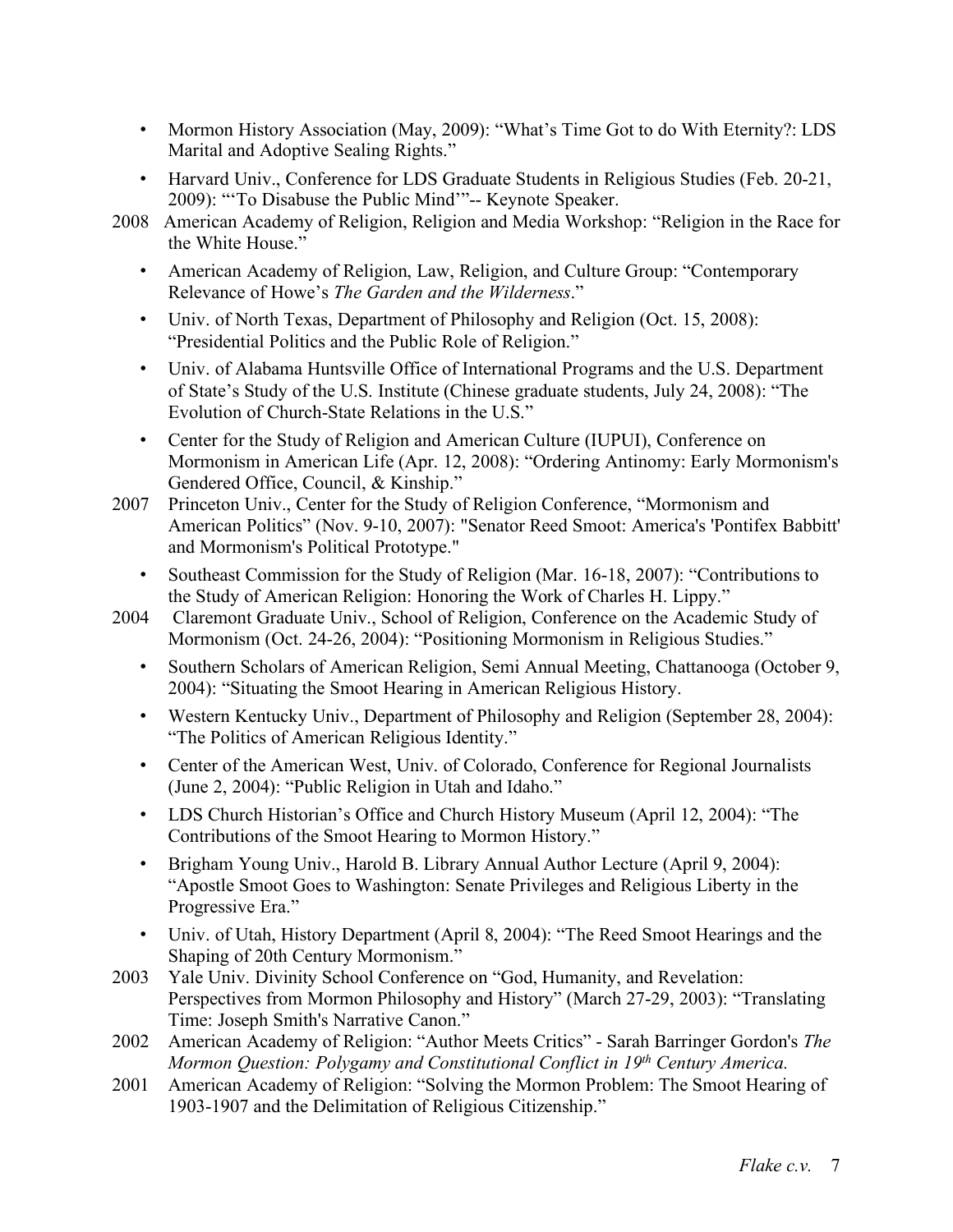- 2000 American Society of Church History: "Back to the Future: The LDS Transition to the Twentieth Century."
- 1999 American Academy of Religion: "LDS Use of Commemorative Monuments in the Progressive Era, an Illustration of Strategic Adaptation of Religious Identity."
- 1998 Western History Association, Sacramento: "The Mormon Church as Monopoly: Free Market and Free Exercise Discourse in the Progressive Era."
- 1998 Mormon History Association, Washington, D.C.: "The Reed Smoot Hearings: the Final Solution to America's 'Mormon Problem.'"
- 1997 First Annual Conference, Archive for Restoration Culture, Brigham Young Univ. Smith Institute of Church History: "From Conferences to Councils: The Development of LDS. Church Organization, 1830-1835."
- 1994 American Academy of Religion: "'Not to be Riten': The Nature and Effects of the Mormon Temple Rite as Oral Canon."

# *Panels and Responses*

- 2019 UVA and William and Mary College, "Democracy, Religion and the Market" Discussant on "Judicial Perspectives on Democracy, Religion, and the Market" and Papers Respondent for "Regulating Religion and the Market"
	- UVA Miller Institute, Presidential Ideas Festival 2019, Panelist: "Religion and Democracy" (May 22, 2019)
- 2018 PBS *American Forum* (Miller Ctr) w/ Peter Onuf, "Why do we believe in religious freedom?" (Oct. 11,2017)
	- 2017 Oct. 11 Miller Center and Monticello, "Thomas Jefferson's Legacy and Religious Freedom: The State of Religious Freedom Around the World.
- 2017 Mandela Washington Fellows, Department of State Panelist: "Insights from the Global Religion Lab" (2017 June 26)
	- UC Santa Barbara (Feb., 2017),"Gendering Ordination in Contemporary Catholic and Latter-day Saint Practice."
- 2016 Univ. of Virginia (Dec., 2016), "Religion, America, and the Election: A Public Forum."
	- Brigham Young Univ., Colloquium in Honor of Richard L. Bushman (June 17-8, 2016): Co-Organizer and discussant.
	- Claremont Graduate Univ. (Mar., 2016), "Religious Freedom, Politics, and Law in Contemporary America."
- 2015 Smithsonian National Museum of American History (Mar., 2015): Panelist "Religion in Early America: Religious Freedom"
- 2014 American Academy of Religion (Nov., 2014): Respondent "Joseph Smith's First Vision: New Methods for the Analysis of Experience-Related Texts"
	- UVA Institute of the Humanities and Global Cultures (Oct., 2014): Panelist "The Study of Religion in the Academy."
	- Mormon Historical Association (June, 2014): Chair and Respondent "The Forms and the Power: Exploring Mormon Ritual"
- 2013 American Society of Church History (Jan., 2013): Chair and Respondent "Christianity and Politics in the early 19th Century Americas"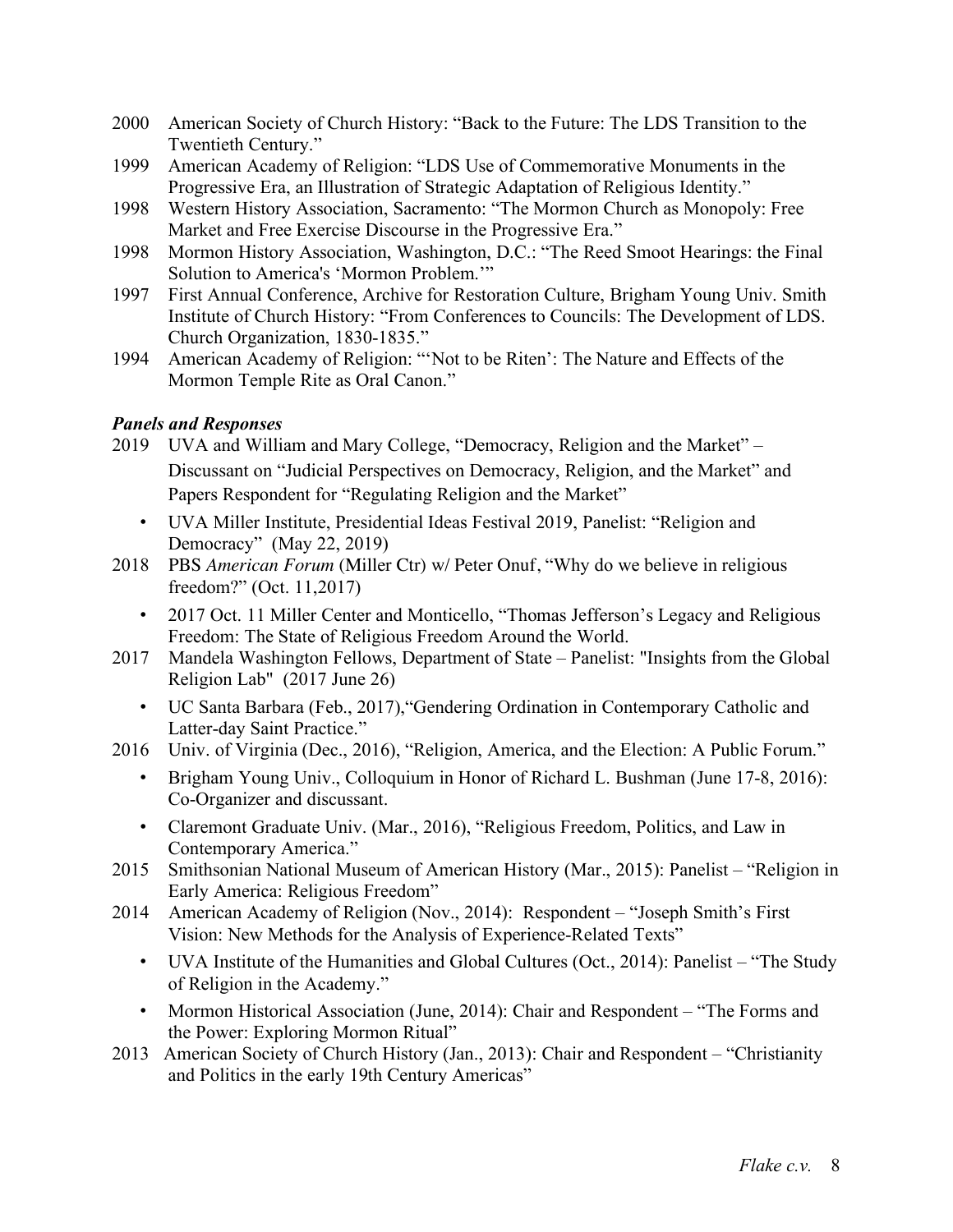- 2012 American Academy of Religion (Nov., 2012): Chair "Author Meets Critics: Tracy Fessenden's *Culture and Redemption*
	- Center for Religion and American Culture Conference on "Mormons in the 21st Century" (Sept., 2012): Forum Leader
- 2010 Mormon History Association: Respondent "Family, Kinship, and Community."
- 2009 Vanderbilt Univ., Martin Luther King Commemorative Series: Panelist "Prophets, Politics & Patriotism."
- 2008 Mormon History Association: Respondent "Teaching Mormon History"
- 2007 Vanderbilt Univ., Cal Turner Program Conference on *Sacred Texts in Law and Religion: Authorizing and Constituting Professional Identity*, Moderator & Discussant
	- American Society of Church History: Chair "Perceptions of Religion and the Feminist Movement"
- 2006 American Academy of Religion: Chair & Discussant Authors Meet Critics: Marci A. Hamilton (*God vs. The Gavel*) and Winnifred Fallers Sullivan (*Impossibility of Religious Freedom*).
	- American Society of Church History: Respondent "Religious Minorities, Religious Identity, and American Politics."
	- American Academy of Religion: Respondent "Whom Do You Say That I Am? The Construction and Use of Mormon and Anti-Mormon Identities."
- 2005 American Academy of Religion, Special Topics Forum: Chair & Discussant "What the Study of Mormonism Brings to Religious Studies."
- 2004 Mormon History Association: Respondent "Author Meets the Critics: *The Politics of American Religious Identity.*"
- 2003 American Academy of Religion: Chair "Nation, Law and Religion" jointly sponsored by the Law, Religion, and Culture Consultation and North American Religions Section.
	- Southeastern Commission for the Study of Religion: Convener and Chair -- "More than Slavery and Civil Rights: Recognizing the African American Experience in American Religious History Courses."
	- American Society of Church History: Chair "American Women Religious Leaders: Claiming and Maintaining Authority."
- 2002 American Academy of Religion, Southeastern Region (March, 2002): Chair "Being Heard: The Public Role of Religion in America."
- 2001 American Academy of Religion, Special Topics Forum: Panel Moderator "Crossing A Continental Divide: Telling the Story of the America West and American Religion."
- 1997 Mormon History Association: Respondent "Mormonism and the American Religious, Mainstream"

## **FELLOWSHIPS & HONORS**

| 2019         | Leonard J. Arrington Award, Mormon History Association                                |
|--------------|---------------------------------------------------------------------------------------|
| 2014-2016    | Residential Fellowship, UVA Institute for Advanced Technology in the                  |
|              | Humanities: "Early Mormon Marriages: a Study in Socially Constructed Kinship"         |
| 2009         | American Philosophical Society Sabbatical Fellowship                                  |
| 2009         | 15 <sup>th</sup> Annual Leonard J. Arrington Mormon History Lecture, Utah State Univ. |
| 2008-present | National Program Advisory Board, Council for America's First Freedom                  |
| 2005         | Best Book Award, Mormon History Association                                           |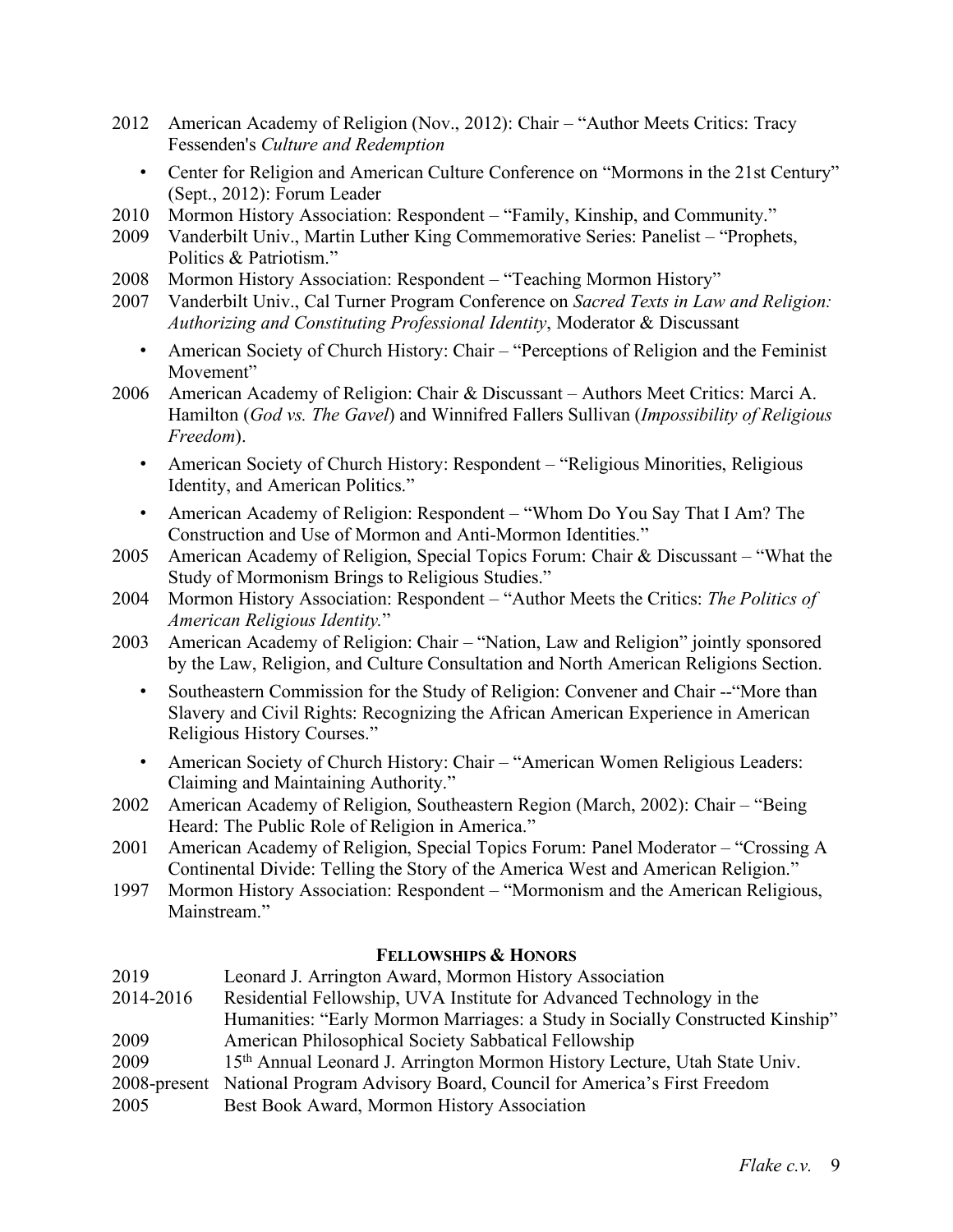| 2003-2005 | Young Scholars in American Religion Program, Center for the Study of Religion  |
|-----------|--------------------------------------------------------------------------------|
|           | and American Culture and the Lilly Endowment                                   |
| 2002      | Visiting Scholar Fellowship in Latter-day Saint History, Joseph Fielding Smith |
|           | Institute for Latter day Saint History, Brigham Young Univ.                    |
| 2001      | William Grover and Winifred Foster Reese Award for Best Dissertation in        |
|           | Mormon Studies, Mormon History Association                                     |
| 1999-2000 | Dissertation Fellowship, Pew Charitable Trusts and the Yale Institute for the  |
|           | Advanced Study of Religion                                                     |
| 1998-1999 | Fellowship for Future Theological Educators, the Lilly Endowment and the       |
|           | Univ. of Chicago                                                               |
| 1998      | Qualifying Examinations with distinction, Univ. of Chicago                     |
| 1997      | Summer Fellowship, Archive of Restoration Culture, Joseph Fielding Smith       |
|           | Institute for Latter day Saint History, Brigham Young Univ.                    |
| 1006 07   | Sauryer Fellowship for the Study of Peligion Law and the Construction of       |

1996-97 Sawyer Fellowship for the Study of Religion, Law, and the Construction of Identities, the Andrew W. Mellon Foundation and the Univ. of Chicago

## **PROFESSIONAL APPOINTMENTS & SERVICE**

| 2019-        | BYU Studies Quarterly, Editorial Board                                             |
|--------------|------------------------------------------------------------------------------------|
| $2016 -$     | Brigham Young Univ. Neal A. Maxwell Institute Executive Committee and              |
|              | <b>Advisory Board member</b>                                                       |
| 2016         | Reviewer, American Philosophical Society, Franklin Research Grants                 |
| 2014-2016    | Finance Committee Member, American Society of Church History                       |
| 2013-2018    | Steering Committee Member, Mormon Studies Group, American Academy of               |
|              | Religion                                                                           |
| 2013-2019    | Editorial Board, Mormon Studies Review                                             |
| 2009 & 2013  | Judge, First Freedom Student Competition, Council for America's First Freedom      |
| 2009         | Editorial review committee, American Society for Church History                    |
| 2008-present | Editorial Board, Religion and American Culture: A Journal of Interpretation        |
| 2007 & 2010  | Review Panelist, NEH Fellowships in Religious Studies                              |
| 2006-2010    | Advisory Board, <i>Encyclopedia of American Religion</i> , Charles Lippy and Peter |
|              | Williams, eds.                                                                     |
| 2006-2010    | Co-Chair, North American Religion Section, American Academy of Religion            |
| 2005-06      | Steering Committee, North American Religion Section, American Academy of           |
|              | Religion                                                                           |
| 2005-06      | Nominations Committee, American Society of Church History                          |
| 2004-05      | Program Committee, 2005 Annual Meeting, American Society of Church History         |
| 2003-06      | Council Member, American Society of Church History                                 |
| 2001-05      | Chair, American Religious History Section, the Southeastern Commission on the      |
|              | Study of Religion and American Academy of Religion, Southeast Region               |
| 1998-99      | Martin Marty Center Advisory Board, Univ. of Chicago Divinity School               |

Recurring Peer Reviews:

- Book Manuscripts: Brigham Young Univ., Columbia Univ., Signature Books, Oxford Univ., Univ. of California, Univ. of Illinois, Univ. of Tennessee, and Utah State Univ.
- Articles*: Church History: Studies in Christianity and Culture, Gender and History*; *Critical Research on Religion*; *International Journal of Mormonism*; *Journal of the*